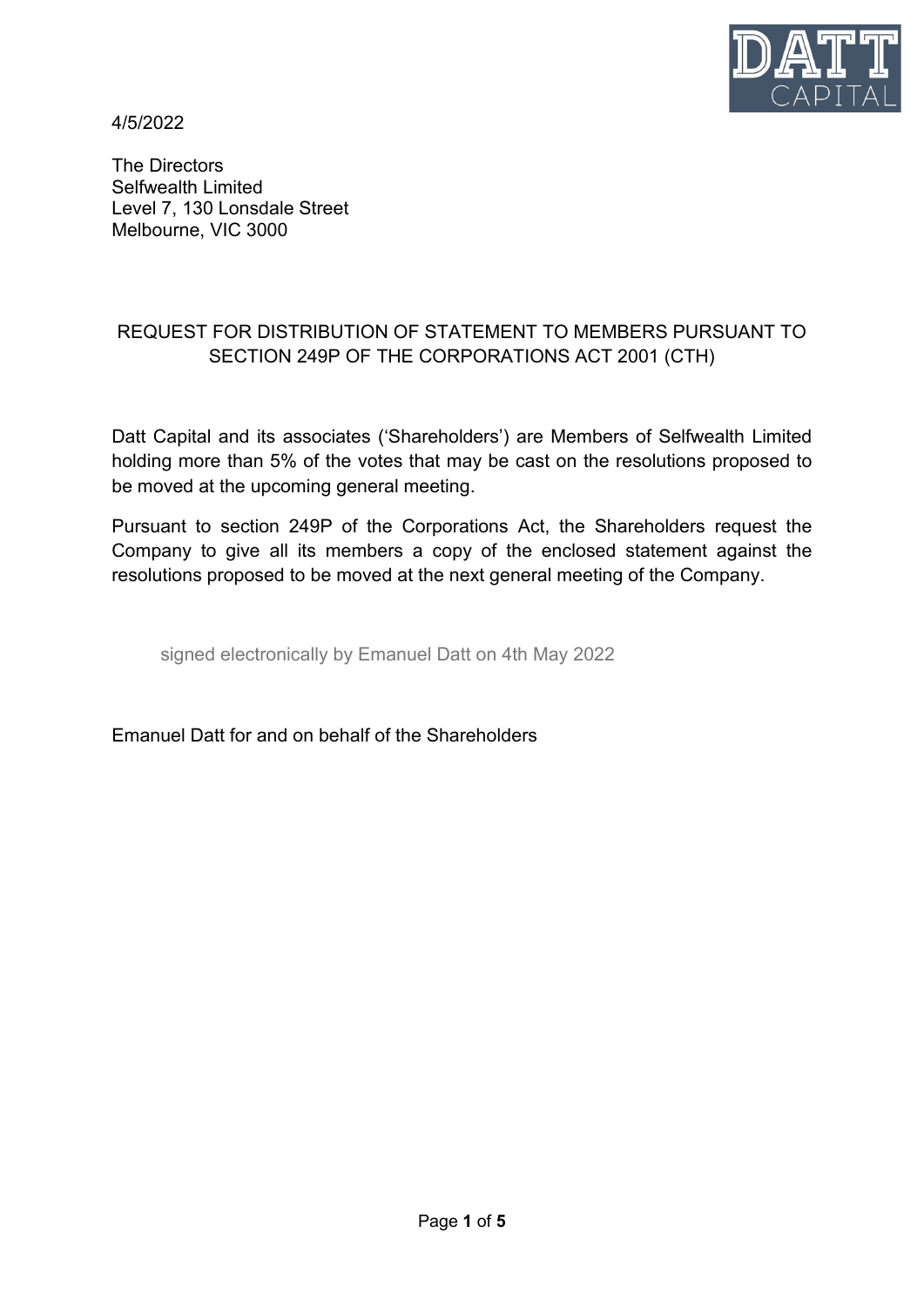

#### MEMBERS STATEMENT PURSUANT TO SECTION 249P OF THE CORPORATIONS ACT 2001 (CTH)

Datt Capital owns just under 10% of the issued shares in Selfwealth Limited.

### **We will be voting AGAINST all resolutions and strongly encourage all holders to vote AGAINST all resolutions at the upcoming EGM.**

We held a number of meetings, earlier in the calendar year, with the lead requisitioning shareholders, Nicholas Kephala and Andrew Ward.

Initially, Mr Ward was keen to be appointed as the Chairman of Selfwealth's board however, subsequently we were introduced to Mr Schafer and Mr Spork as nominees of the requisitioning shareholders.

Their proposed strategy focuses on cost cutting measures and further delays in the product roadmap rather than leveraging and further monetising the strength of the Selfwealth brand. The overall impression was haphazard relative to the considered growth strategy being pursued at present by the company.

### *Board Nominees*

**We believe the resolutions equate to a takeover by stealth.**

**The requisitioning members (holding ~16% of the company) are requesting board representation equating to 50% of the board vote. Clearly this is a disproportionate, unacceptable level of influence relative to their collective shareholding.**

### **In addition, the requisitioning shareholders and proposed directors may have equity interests in and/or commercial engagements with competitors and/or potential acquirers of Selfwealth**.

Mr Ward recently sold a venture to competing clearing house provider FinClear; which in our opinion may cloud future commercial decisions influenced by the nominee directors, should they be appointed.

Mr Spork, one of the nominated directors, currently acts as the responsible manager for a competing retail broking solution (APP Securities), which is a clear conflict of interest.

The proposed directors have previously acted as the joint CEOs and non-executive directors of Clime Investment Management ('Clime'), a smaller ASX-listed entity (ASX:CIW).

### **It is inappropriate that two, independent non-executive director positions should be granted to two individuals with an enduring, close working relationship.**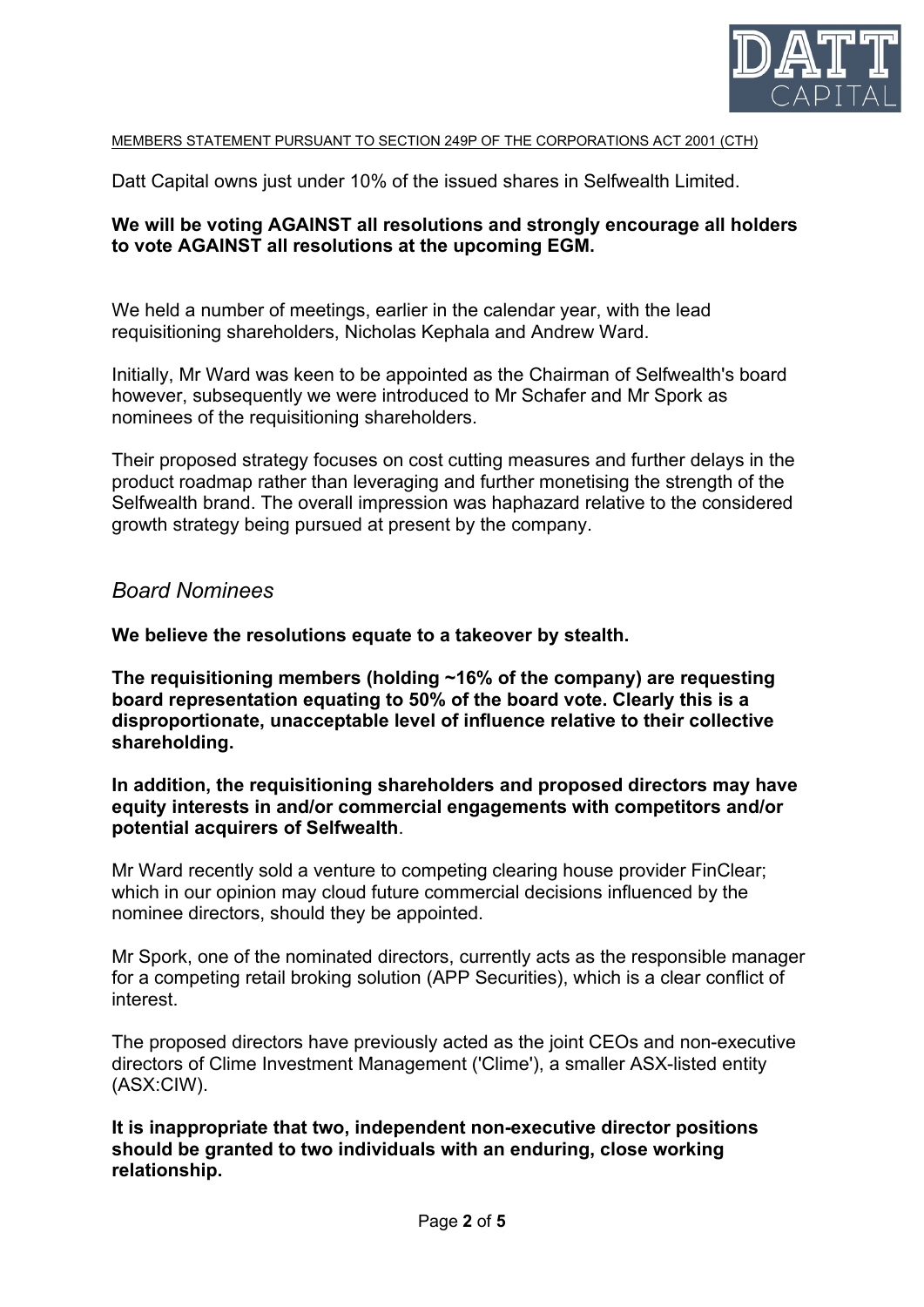

Mr Schafer was removed from Clime's board in circumstances that we consider atypical in 2021.

After 10 years of service, a resolution for Mr Schafer to be removed was put forward by an executive of the company and supported by 95% of voting shareholders. This was despite no members statement being released by the requisitioning member and Mr Schafer releasing a personal statement.

Mr Schafer ostensibly enjoyed a long and stellar career at Clime however, we regard the sudden, opaque termination of his tenure to be a red flag.

We note that Mr Spork stepped down from Clime shortly after Mr Schafer's removal, further evidence of the close relationship between the two individuals.

### **Accordingly, we have concerns that the proposed directors are not aligned with Selfwealth's corporate culture and ethos.**

## *Existing Directors*

We support maintaining the present structure of the board and augmenting it in the appropriate manner.

#### **We welcome the addition of appropriately qualified directors to augment the skill set of the present board however, believe an independent, professional process will provide the best outcome for all shareholders.**

This is in contrast to the 'brute force' exercise which the requisitioning shareholders are currently conducting.

We have found John O'Shaughnessy (a director since Selfwealth's IPO) to be savvy and erudite on all matters pertaining to financial services and corporate governance. His interest and enthusiasm for Selfwealth and innovation within financial services is palatable and we believe his continued involvement will be an asset.

Rob Edgley has grown Selfwealth's business materially since his appointment as CEO in late 2019 and subsequent shift to non-executive director in April 2021.

Rob was instrumental in managing Selfwealth's meteoric growth with limited resources throughout the dark era of the Covid pandemic and Melbourne lockdowns, which were the longest experienced by any jurisdiction globally.

Rob exercised good judgement in choosing to step down as CEO. This ensured that Selfwealth was led by the best person for the job, not just the incumbent individual.

We have found Rob in all our dealings to be a man of integrity with a genuine passion and desire to do what is in the best interests of Selfwealth and all its shareholders.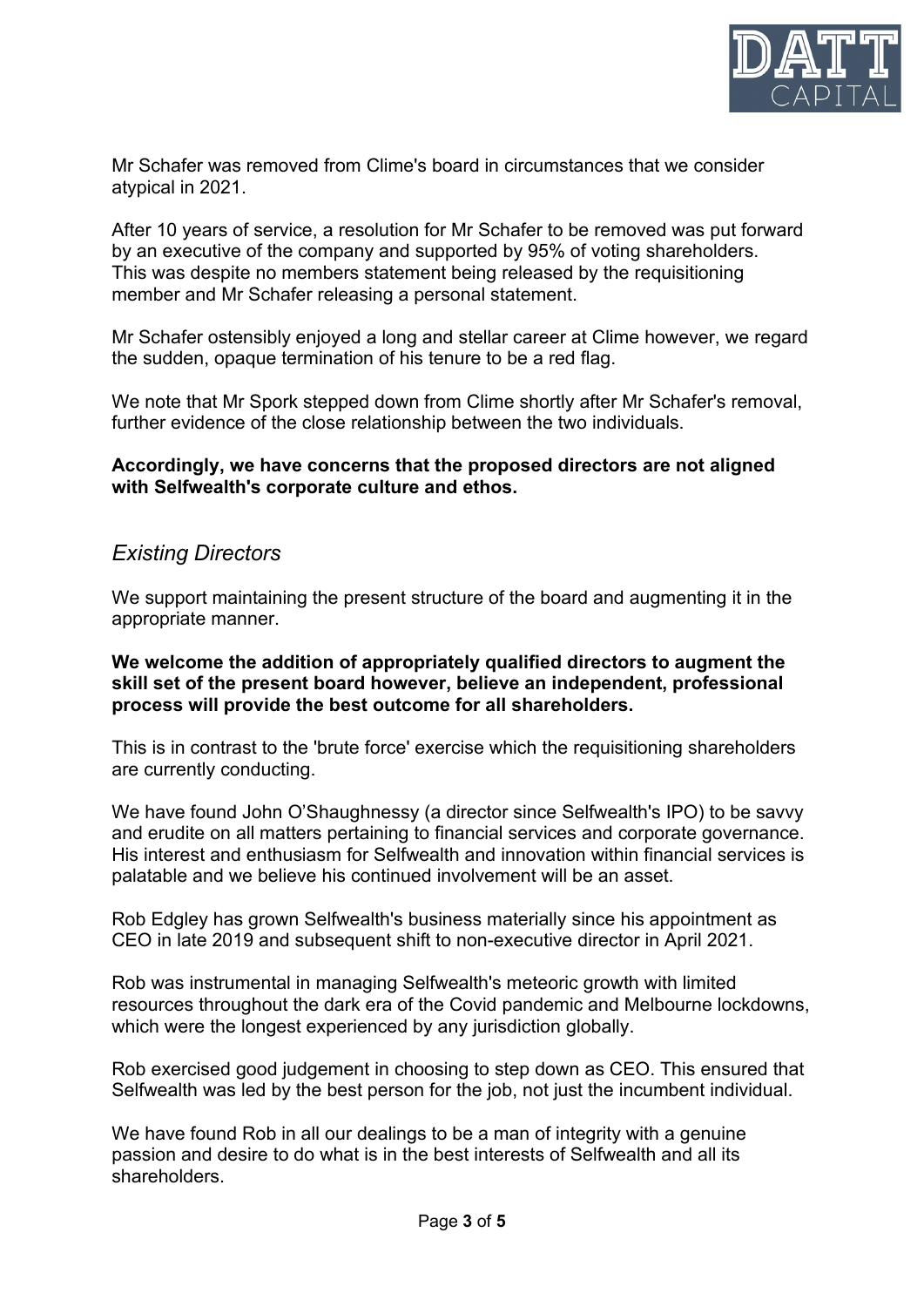

# *Strategy*

Whilst delays to the product roadmap have been frustrating for shareholders and users alike, we feel that the company has 'turned a corner'.

Selfwealth has now built out a competent, internal technology team and we expect to see faster, more consistent iterative improvements to the product going forward.

### **We believe that it would be destructive to shareholder value to tear up the present strategy to 'future-proof' and lay the foundations for the next layer of services for the Selfwealth platform. Indeed, any deviation from the present strategy would likely result in significant delays to further product improvements.**

We believe the board has demonstrated significant capital discipline, controlling outgoings whilst maintaining strong organic growth over the past 3 years. FY2021 accounts were solidly cashflow positive whilst FY22 is a transitional year of enhancing the organisation's capability to compete for many years ahead as part of the growth strategy being executed by the present CEO.

The Selfwealth brand is trusted, well-recognised and reputable amongst Australian customers; in contrast to many of our competitors. This value, at present, is not being recognised by the market, is a frustration shared by all shareholders.

### *Competitive landscape*

Selfwealth operates in a fiercely competitive niche of the market.

**Direct competitors in the Australian retail broking space have raised >\$150 million in growth capital over the past 2 years. Despite this Selfwealth has experienced the strongest absolute growth out of any of the challenger brands at the lowest customer acquisition cost.** 

**In less than 3 years, Selfwealth has grown active clients to over 120,000 or by 8 times over the period. By our estimation, this represents a market share of approximately 10% of Australia's retail broking market.** 

Over the same timeframe, the company has grown assets under management ('AUM') to \$9 billion or by 7 times; and revenue by 6 times.

Selfwealth has grown into Australia's 3<sup>rd</sup> largest retail broker in a very short timeframe, despite the competitive tensions, and continues to capture an outsized portion of customer churn in the sector.

**This growth has not occurred merely by luck but is a testament to the fine efforts extended by the company's board and staff members; following a prudent, considered growth strategy.**